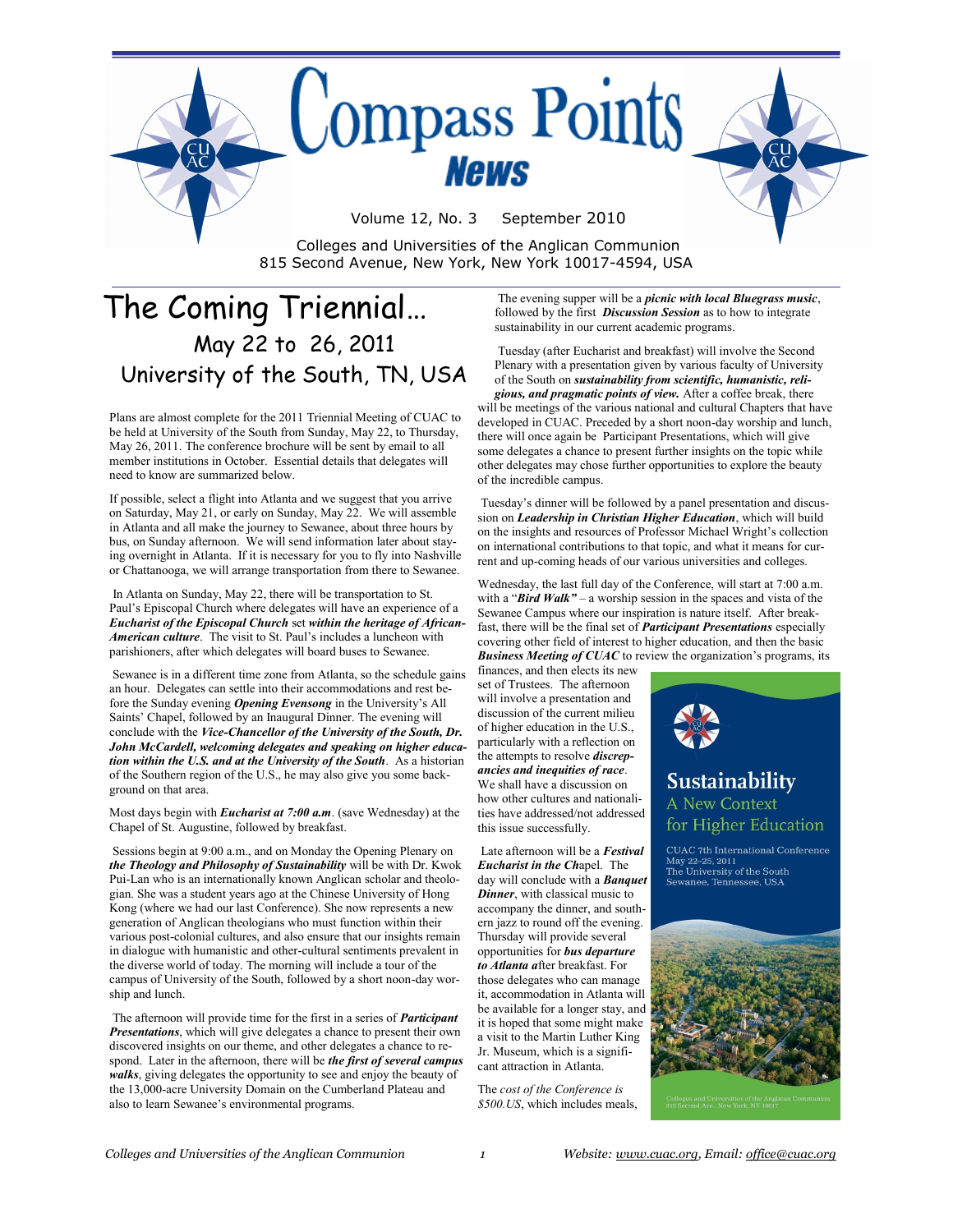accommodation and transportation to and from Sewanee, but not accommodation in Atlanta (if needed that would be about \$80.USD) nor airfare to/from Atlanta. Some travel scholarships will be available for delegates of CUAC institutions which have been active members and subscribers to CUAC in preceding years.

Spouses are most welcome, and discounts apply for them. They are wel-

CUAC, AEC,

### and the next "Gen Sec"….

As of our Triennial Conference (May, 2011) at University of the South, Tennessee, USA, the Trustees of CUAC will have appointed a new General Secretary for our international association. I will have completed my term by June of that year, and will then retire. I have served for ten years, and before that was the head of an Anglican (church-related) university in Canada also for ten years.

In retirement, I will do many of the things I have always wanted to do– traveling with my wife, catching up on my theological reading, working on Archives, and spending more time at my cabin up in Canada (.. and chopping firewood !). But what I want to do in this column is to reflect upon the nature of our organization, the role of this staff person, and the role of each and every member.

CUAC is relatively new – founded in 1993 (at Christ Church College, Canterbury). That founding Conference was convened and enabled by the Association of Episcopal Colleges (AEC) from within the Episcopal Church (USA), which has been its own association of US colleges since 1963. By the1990"s, those colleges were looking for international contacts, and the many colleges of the Anglican Communion were their natural partners. But no one knew who these colleges were - not even the offices in London - and AEC researched and invited all college/university heads to come to Canterbury, many at the expense of AEC…

To enable that start-up, it was the staff and Board)of AEC that made it happen - most particularly Dr. Linda Chisholm, who was Executive Director of AEC. She and an international committee were responsible for gathering that Conference. And when all delegates went home, not only had they founded CUAC, but they had a face-to -face knowledge of their international colleagues - and the means of keeping in touch through the Internet (only just available). That was Dr. Chisholm"s key insight as to what might enable such an organization as CUAC to exist.

An initial major program that CUAC tried to achieve during those early years was "Service Learning". This had been part of the AEC program, and it was developing as a curriculum component in US higher education. Simply put, it engaged students in community human relations and support activities, and then required them to reflect on and learn from their engagement. The issue was to get that process qualified for academic credit. Ten years later this has largely been achieved in the US, and Service Learning has now become a main-stay in US higher education and abroad.

In 1994, AEC appointed The Rev. John C. Powers to work full-time on the newly established CUAC, and to help in planning for the  $2<sup>nc</sup>$ Triennial Conference at St. Stephen"s College, in New Delhi. He was the first person to be appointed a CUAC General Secretary. After that Conference, several things happened. One key thing was the establishment of a journal, Prologue. It was a fully refereed highereducation journal which focused on the issues, trends, opportunities, and challenges of international Anglican higher education. It went through four editions until the CUAC Board of Trustees had to suscome to attend the Conference sessions, and also to avail themselves of the recreational facilities on campus.

The Conference brochure will be available shortly and will be sent in electronic and printable (PDF) format to all members. It will also be available at the CUAC website (www.cuac.org)

pend publication in 2008 due to lack of funding.

By the time of the 3rd Triennial Conference at Trinity College, Toronto

Canada (1999), several service learning programs were operating – in Canada and also in the Philippines, and some students were present at that Conference. The Toronto Conference had a record enrollment of over 100 delegates. The only liability was that it also had a significant deficit (from international travel scholarships) and

AEC had to cover that liability by encroaching on its limited endowment. Also at that meeting, AEC largely handed over its financial endowments to CUAC –save for those specifically designated to Episcopal Church beneficiaries. Financing of both organizations is now up to the CUAC Board of Trustees...

It was a year later that I was appointed Gen Sec to serve both organizations, which was explained as about 60% focused on the CUAC and 40% on AEC . Both organizations had a board of directors to which I was responsible and, although CUAC held the larger share, AEC still had its needs to be met.

I knew CUAC needs from my own presence at the Triennials, but I learned even more as I began to visit our institutions abroad:

- India (especially those colleges in the Church of South India) needed international relationships, support in their Christian minority status, and financial support if they could get it.
- Japan was interested in programs involving English language studies and also international relationships.
- The UK wanted overseas tuition-paying students from to join their campuses and augment their student bodies.
- Australia was looking for international students to join their campuses.
- US colleges looked for student opportunities to study abroad.

But AEC also expected some specific things.:

- Support was needed with respect to its three "Historically Black Colleges" (founded after the "Civil War") and better opportunities for their students and graduates.
- The newer colleges Clarkson College (a health-care college in Nebraska), and St. Augustine College (a bilingual –Spanish-English college in Chicago) had challenges related to enrollment.
- The Episcopal Church"s international colleges Cuttington Uni-

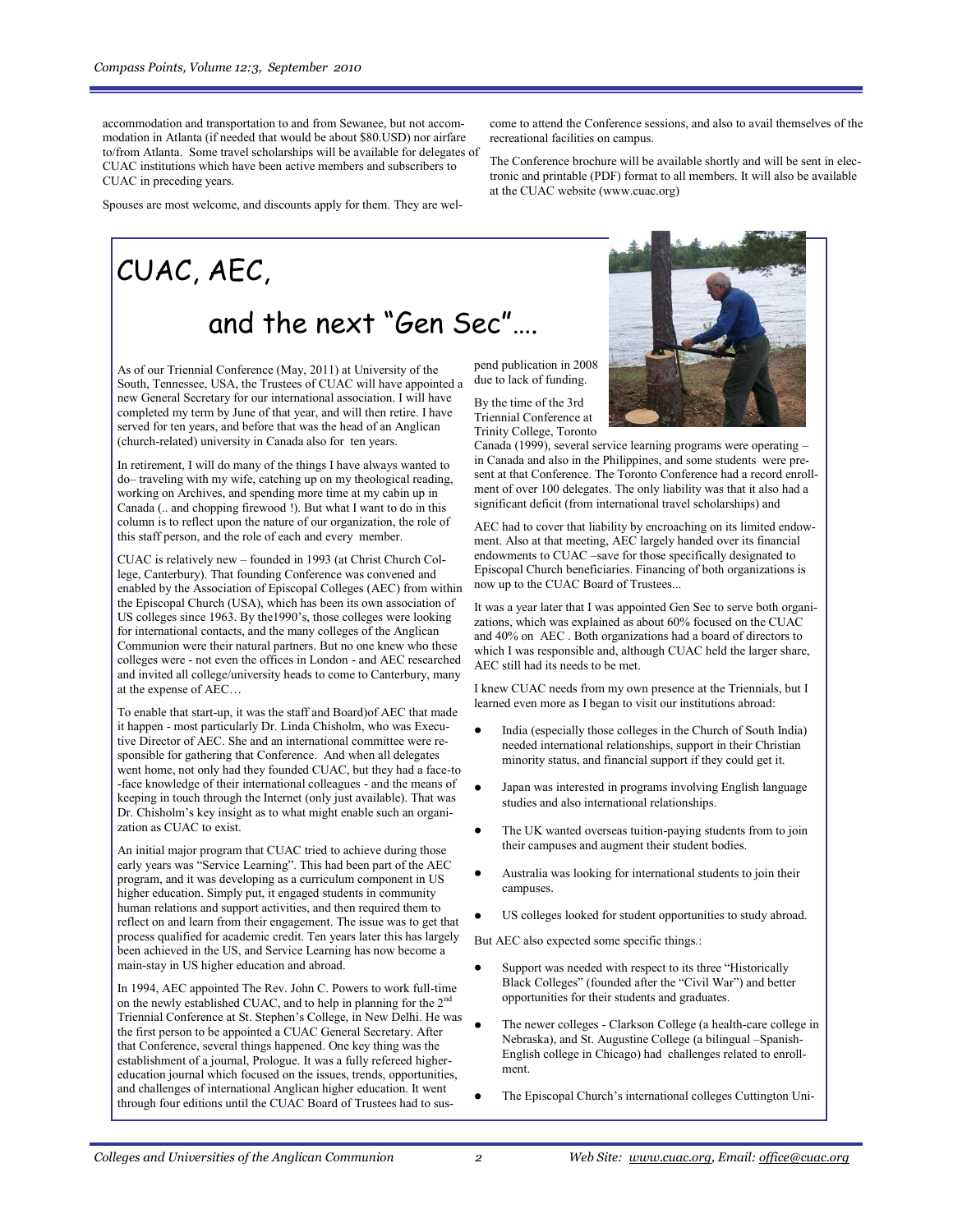versity in Liberia and Trinity University of Asia (PH) were struggling and needed international support.

The larger AEC institutions – Bard, Hobart, Kenyon and University of the South – all had secure viability, but all had active international programs which CUAC could help with.

Those were a lot of priorities for a "Gen Sec" to try to fulfill!

The job evolved to what it is today – but all the budget can afford is one staff member. While further financial support would enable more staff, I still think the key to CUAC (and AEC) is that it is a forum for relationships and common enterprises, and those happen through initiatives taken by the actual members of CUAC-AEC, and not just its staff. A staff person certainly needs to keep track of the members their news, needs and concerns – and needs to be active in networking those with other CUAC members who would be of interest and mutual support. S/he has to do most of the communication and administrative details that enable the network of relationships to function, to disseminate the news, to arrange and oversee the Triennial Conferences. But the real strength of both CUAC and AEC remains with the active involvement of its member institutions.

I wish the new General Secretary well. It is hoped that s/he will have been appointed by the Triennial and be able to be present. I also wish that our Triennial will enable many new relationships and projects amongst all of our members, and that these two organizations will continue to be a major resource to their members, and also to the Anglican Communion and its churches. I have been privileged to serve it.

Sept. 2010 Don Thompson



Position Announcement

### **GENERAL SECRETARY**

**The Colleges and Universities of the Anglican Communion (CUAC),** a world wide association of over 120 institutions of higher education located in twenty countries, is seeking a General Secretary and chief executive officer.

CUAC was founded for the exchange of ideas and the development of programs among member institutions that will allow them better to serve their students, their societies, and the world. Its website can be found at http:// cuac.anglicancommunion.org/index.cfm.

CUAC seeks a person with success in fundraising and development who has an understanding of the Anglican Communion and significant international experience to provide it strategic direction, guidance and leadership. Responsible to the Board of Trustees, the General Secretary will be the executive officer responsible for management of financial affairs, plan the Triennial Conference in consultation with the Board, handle communications (including an internet presence) and secure gifts and grants for the organization. The General Secretary will also be the executive for the United States chapter of CUAC (the Association of Episcopal Colleges – AEC) to strengthen ties among Episcopal colleges and universities in the U.S. and with CUAC colleges and universities world wide.

Successful candidates will have significant experience in higher education, an advanced degree, practicing membership in a church in a province or diocese of the Anglican Communion, a commitment to working across national and international borders, strong communication and interpersonal skills, and experience in securing gifts and grants. The ability to work effectively with a variety of constituents and embrace their cultures is expected.

To be considered for this post, please submit a letter of interest and *resume* before October 1, 2010, as the committee will begin its deliberations shortly thereafter. Nominations, inquiries and expressions of interest should be forwarded, in confidence, to the Board of Trustee's consultant:

> Maria B. Campbell P.O. Box 130931 Birmingham, Alabama 35213 U.S.A.

Ms. Campbell can also be contacted by telephone (205) 434-3445 or by email at mariabcampbell@yahoo.com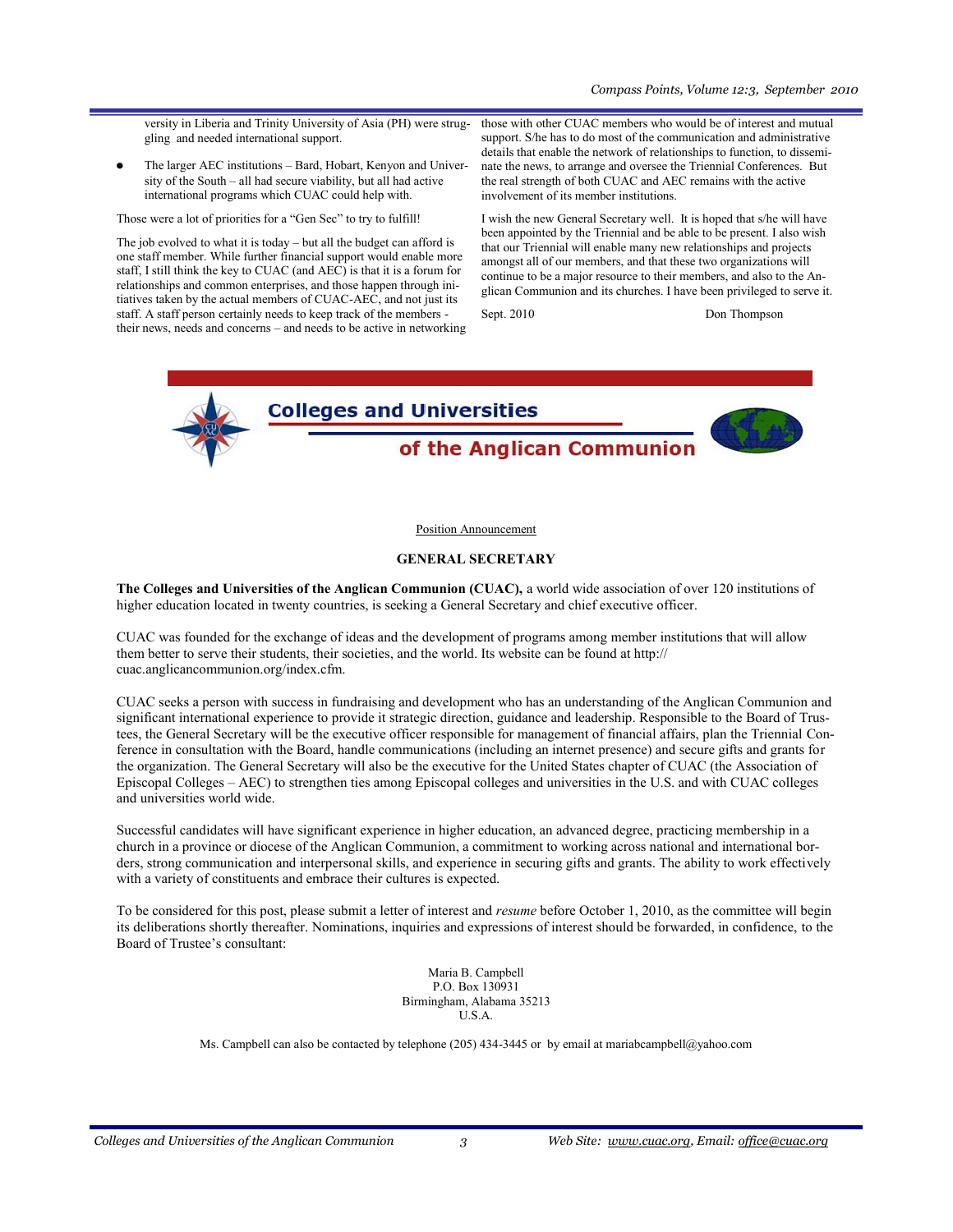### SERMON: Fish of All Kinds, and Treasures Old and New

Preached by Trustee Andrew Ng at Morning Prayer, CUAC Board Meeting, May 25, 2010, University of the **South, Sewanee, TN** Scripture: Wisdom 7: 15-22; Matthew 13: 47- 52

The Anglican Communion is known for its threefold principle of Scripture, Reason, and Tradition in the conduct of church life and decision making. As such, the order for the Lectionary Readings of today is enriched by veneration of a saint worthy of our imitation, the Venerable Bede, scholar, priest and monk of England, born in 735 AD. The first lesson today speaks of the wonders of the heavenly bodies.

"to know the structure of the world and the activity of the elements;

the beginning and end and middle of times,

the alternations of the solstices and the changes of the seasons,

the cycles of the year and the constellations of the stars." Wisdom 7: 15-22

In light of this lesson I think of another person who should command our respect too--Matthew Ricci, scholar, mathematician, astronomer, the first Jesuit missionary to China. This year 2010 is the 400th anniversary of Ricci"s death. Throughout the year exhibition of his life is being organized in Beijing, Shanghai and Macau.

"The Kingdom of is like a net that was thrown into the sea and caught fish of every kind." Matthew 13:47

We remember Ricci not only as the first missionary to China but also as a culture carrier of the first rate. He dressed like Chinese, spoke Chinese and wrote exposition of Christian doctrine in Chinese. His attractive personality and scientific knowledge earned him influential friendships in the Chinese imperial court. He introduced Western developments in mathematics to the Chinese and published the first maps of China ever available to the West. On the other hand he made known to the West the treasure of Chinese thought and tradition. Ricci helps us understand the reading of the Gospel today: The metaphor of fish of every kind speaks of the splendor of the kingdom and is visually displayed by the statues of modern martyrs from all continents at the entrance of Westminster Abbey. Among these modern martyrs we find:

- Dietrich Bonhoeffer, a Lutheran pastor and theologian, who was killed by the Nazis in 1945.
- Esther John, a Presbyterian evangelist from Pakistan, was allegedly killed by a Muslim fanatic in 1960.
- $\bullet$ Martin Luther King, a black American Baptist, was assassinated in 1969.
- Wang Zhiming, a Chinese pastor and evangelist, was killed during the Chinese cultural revolution in 1972.  $\bullet$
- Janani Luwum, an Anglican Archbishop of Uganda, was assassinated during the rule of Idi Amin in 1977.
- Oscar Romero, a Roman Catholic Archbishop in El Salvado, was assassinated in 1980.

We are glad in CUAC that we are living fish of all kinds coming from all continents. We are thankful that as of to day we are spared of the violent death of a martyr, and we are here not for display only!

The gospel lesson goes on to give the second metaphor of the Kingdom of Heaven being a household of treasure.

And he said to them, "Therefore every scribe who has been trained for the kingdom of heaven

is like the master of a household who brings out of his treasure what is new and what is old." Matthew 13:52

The threefold test of Scripture, Reason and Tradition should be employed together. Tradition should be informed by Scripture and Reason. Otherwise it may become stagnant and lose its appeal. Likewise without the anchor of Scripture and the test of time-honored Tradition, reason may lead us adrift by the ever changing ideology of the world.

So the household master needs to know he has treasure of both old and new. The master should learn when to use the old and when to use the new. That calls for discernment and wisdom. It also calls for firmness to hold on to the root and identity, as well as an openness to embrace new ideas.

The Gospel lesson today has no discrimination of any kind and has no prejudice against age. If a black President or a young Prime Minister is elected by the people, so be it, as long as the leader is good, not bad.

Regarding old age and knowing that some of us are retiring or going to retire soon, I want to share with you the remarkable words of Pope John XXIII who was elected to be Pope at the elderly age 77 and stayed for his Pontificate for five years during which he convened Vatican II (1962-65). It is not a direct quote. I just recall from memory last night, this early morning. He said to the effect of the following:

When, on 28 October 1958, the Cardinals chose me ... at seventy seven years of age, everyone was convinced I would be a provisional and transitional pope. Yet here I am on the eve of my fourth year of my pontificate, with an immense program of work in from of me to be carried out before the eyes of the whole world, which is watching and waiting. As for myself, I feel like St Martin, who "neither feared to die, nor refused to live."

That means I must submit myself to the calling of God, and with gladness I serve my beloved church whenever needs arise. Amen

Rev. Andrew Wai Man NG, Th.D. College Chaplain, Chung Chi College, The Chinese University of Hong Kong

#### *The Trustees after Eucharist at University of the South; (from left to right)*

Henrique Tokpa, Bishop Martin Wharton, Don Thompson, Marcus Diepen Boominathan, Jean Lien Chen, Maher Spurgeon, Michael Wright (Chair), Muriel Robinson, Andrew Wai-man Ng, (Preacher), Bishop Henry Parsley, Joel Cunningham,

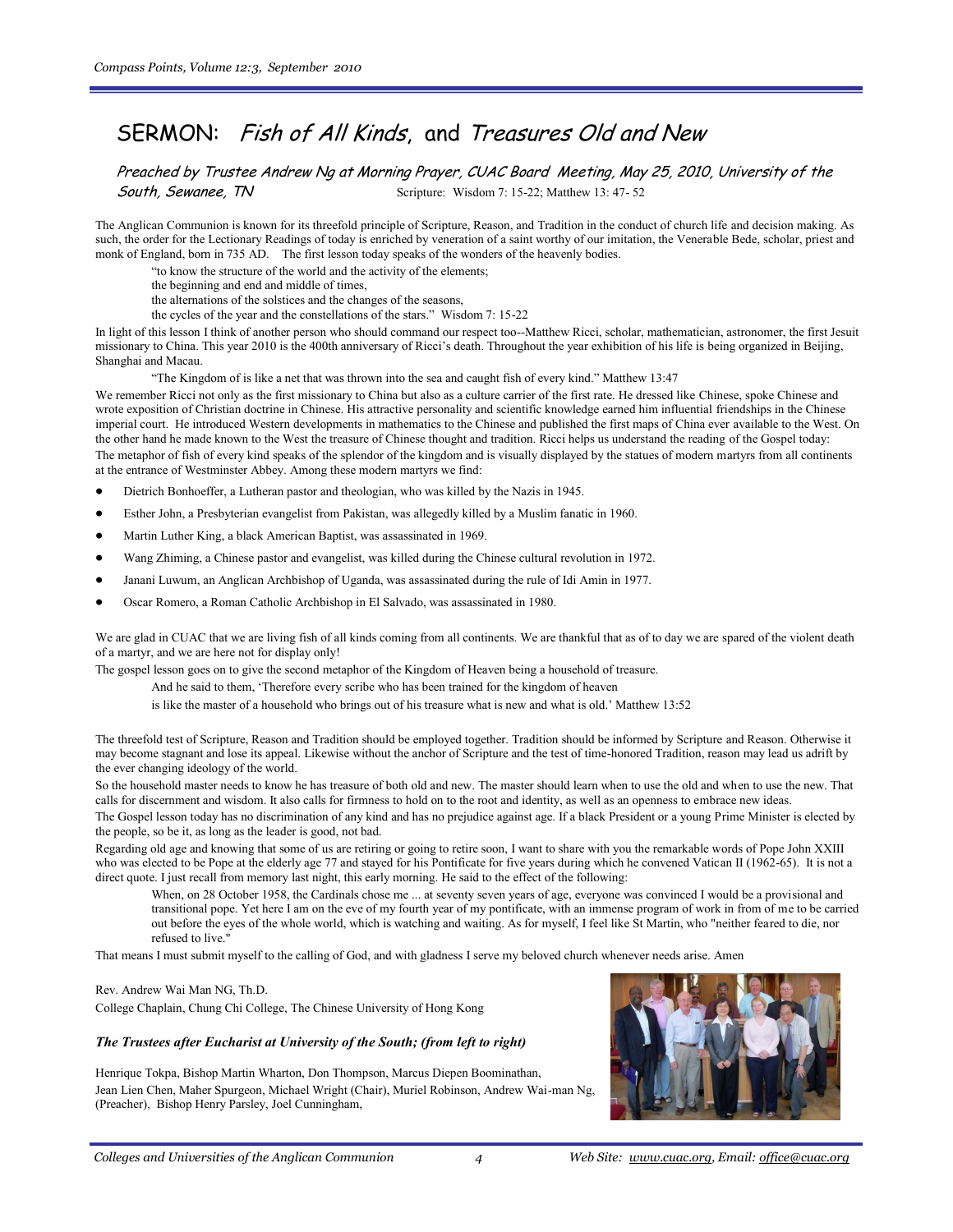#### *Compass Points, Volume 12:3, September 2010*



# Two Saints.. ...Two Cultures

Andrew Ng"s sermon brings up something that constantly happens at gatherings of CUAC -we become aware of how much our understandings of the Christian faith are very much set within our respective cultures and histories. Our readings of scripture, our favorite biblical characters, our exemplary ancestral Christians, all illustrate the mix that is the lived gospel in our time and place. Andrew"s sermon paralleled Bede and Ricci. Both are appreciated as Christians who respected and built up the new cultures of which they had become a part.



**Bede** , **Saint Bede** or the **Venerable Bede (** AD 673 – 735), was a monk at the English monastery of Wearmouth and Jarrow, in Northumbria. From the age of seven, he spent all his life at that monastery except for a few brief visits to nearby sites. He says of himself: "I have devoted my energies to a study of the Scriptures, observing monastic discipline, and singing the daily services in church; study, teaching, and writing have always been my delight."

He was the first person to write scholarly works in the English language, although unfortunately only fragments of his English writings have survived. He translated the Gospel of John into Old English, completing the work on the very day of his death. He also wrote extensively in Latin. He wrote commentaries on the Pentateuch and other portions of Holy Scripture. His best-known work is his *[History of the English Church and Peo](http://www.amazon.com/exec/obidos/ISBN=014044565X/bookofcommonprayA/)[ple](http://www.amazon.com/exec/obidos/ISBN=014044565X/bookofcommonprayA/)*, a classic which gives a history of Britain up to 729. He writes of the Celtic peoples who were converted to Christianity during the first three centuries of the Christian era, and the invasion of the Anglo-Saxon pagans in the fifth and sixth centuries, and their subsequent conversion by Celtic missionaries from the north and west, and Roman missionaries from the south and east. His work is our chief source for the history of the British Isles during this period. Fortunately, Bede was careful to sort fact from hearsay, and to tell us the sources of his information. He also wrote hymns and other verse, the first martyrology with historical notes, letters and homilies, works on grammar, on chronology and astronomy -- he was aware that the earth is a sphere, and he is the first historian to date events ANNO DOMINI, and the earliest known writer to state that the solar year is not exactly 365 and a quarter days long.

His body was stolen from Jarrow and transferred to Durham Cathedral around 1020, where it was placed in the same tomb with Saint [Cuthbert](http://en.wikipedia.org/wiki/Cuthbert_of_Lindisfarne)  [of Lindisfarne.](http://en.wikipedia.org/wiki/Cuthbert_of_Lindisfarne) Later the remains were moved to a shrine in [Galilee](http://en.wikipedia.org/wiki/Durham_Cathedral)  [Chapel](http://en.wikipedia.org/wiki/Durham_Cathedral) at Durham Cathedral in 1370. The shrine was destroyed during the English Reformation, but the bones were reburied in the chapel. In 1831 the bones were dug up and then reburied in a new tomb, which is still there .

His scholarship and importance to Roman Catholicism were recognized in 1899 when that church declared him a "[Doctor of the Church",](http://en.wikipedia.org/wiki/Doctor_of_the_Church) and in 1935, a "Sanctus".

**Matteo Ricci, SJ** [利玛](http://en.wiktionary.org/wiki/%E5%88%A9)[窦](http://en.wiktionary.org/wiki/%E7%AA%A6); (AD 1552 – 1610) was an Italian Jesuit priest, and one of the founding figures of the [Jesuit China Mission,](http://en.wikipedia.org/wiki/Jesuit_China_missions) as it existed in the 17th-18th centuries.

Ricci started learning theology and law in the school for Jesuits in Rome, and entered the religious order in 1571. He was dispatched to China, arriving at Macau in 1582 where those converted to Christianity were expected to live. Ricci started learning Chinese language and customs. This was the beginning of a long project that eventually made him one of the first Western scholars to master Chinese script and Classical Chinese. [Portuguese India](http://en.wikipedia.org/wiki/Portuguese_India) to apply himself to the study of Chinese, and to prepare for spreading the Jesuits' missionary work from Macau into [Mainland](http://en.wikipedia.org/wiki/Mainland_China)  [China.](http://en.wikipedia.org/wiki/Mainland_China)[\[1\]To](http://en.wikipedia.org/wiki/Matteo_Ricci#cite_note-0#cite_note-0)gether with [Michele Ruggieri R](http://en.wikipedia.org/wiki/Michele_Ruggieri)uggieri, Ricci traveled a number of times to Guandong's major cities, [Canton a](http://en.wikipedia.org/wiki/Guangzhou)nd [Zhaoqing i](http://en.wikipedia.org/wiki/Zhaoqing)n order to find a way to establish a permanent Jesuit mission house outside Macau.

In 1584, that Ricci composed the first European-style map of the world in Chinese, and he and Ruggieri also compiled their Portuguese-Chinese dictionary - the first ever European-Chinese dictionary which developed a consistent system for transcribing Chinese words in the Latin alphabet. In 1601 Ricci was invited by the Emperor to become an advisor to the Imperial court, thus becoming the first Westerner to be invited into the Forbiddedn City [Forbidden City.](http://en.wikipedia.org/wiki/Forbidden_City) This honour was in recognition of Ricci's scientific abilities, chiefly his predictions of solar Eclipses, which were significant events in the Chinese world. Once established in Beijing, Ricci was able to meet important officials and leading members of the Beijing cultural scene, and convert a number of them to Christianity.

Ricci lived on in China until the end of his life. He died in Beijing in 1610 at the age of 58. According to the code of the Ming Dynasty, foreigners who died in China had to be buried in Macau. At special request, it was requested that rather than being buried in Macau, he be buried in a plot in Beijing. Emperor Wanli granted permission and designated a Buddhist temple for the purpose at Zhalan cemetery [栅栏](http://en.wiktionary.org/wiki/%E6%A0%85)[墓](http://en.wiktionary.org/wiki/%E6%A0%8F)[地](http://en.wiktionary.org/wiki/%E5%A2%93)

*Edited Sources: Lesser Feasts and Fasts and Wikipedia*